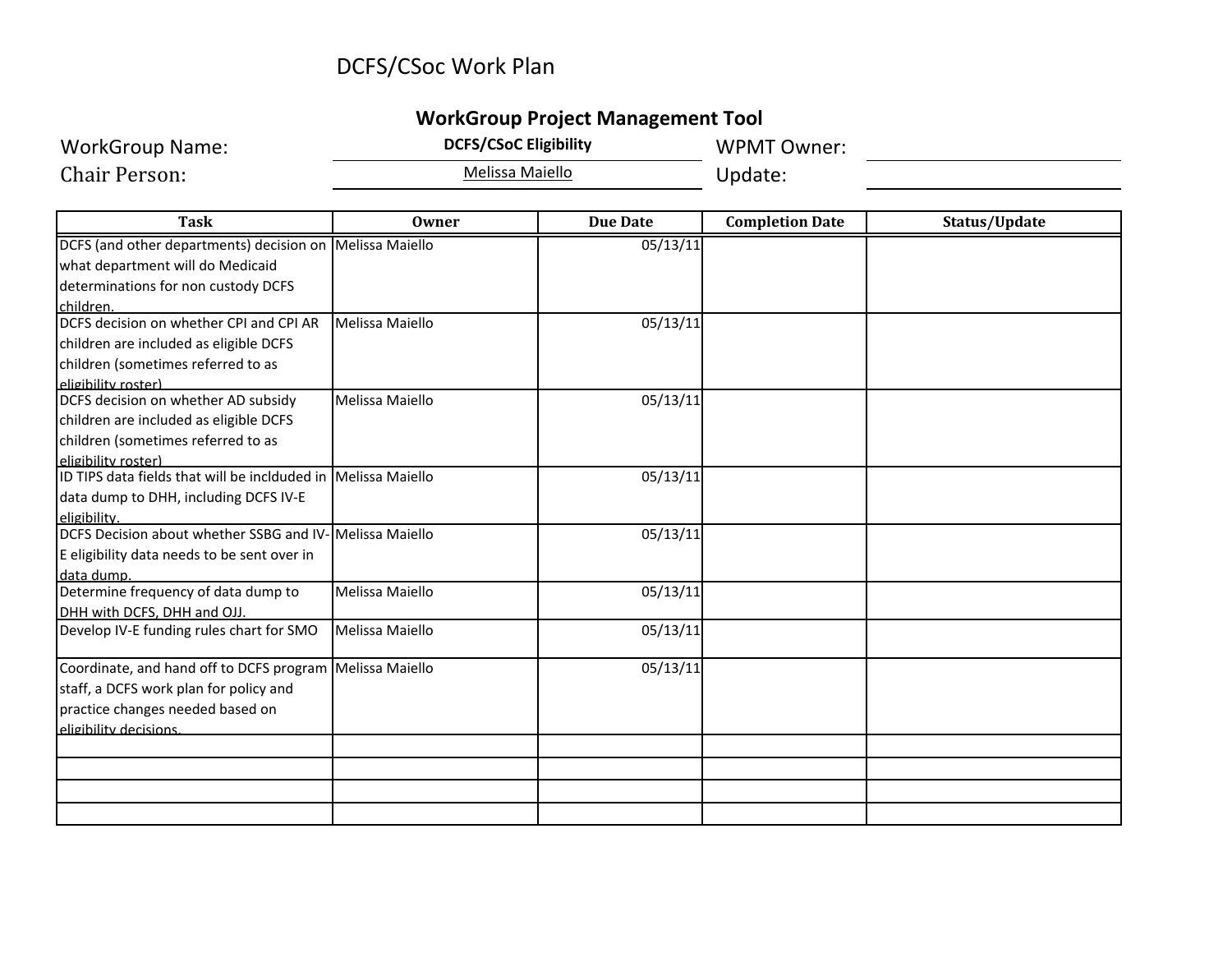## DCFS/CSoc Work Plan

#### WorkGroup Project Management Tool

| <b>WorkGroup Name:</b>              | worksroup indicat management roof<br><b>DCFS/CSoC Fiscal</b><br>Duane Dufrene |                 | <b>WPMT Owner:</b>     |               |
|-------------------------------------|-------------------------------------------------------------------------------|-----------------|------------------------|---------------|
| <b>Chair Person:</b>                |                                                                               |                 | Update:                |               |
| Task                                | <b>Owner</b>                                                                  | <b>Due Date</b> | <b>Completion Date</b> | Status/Update |
| Determine invoicing/payment process | <b>Duane Dufrene</b>                                                          | 05/15/11        |                        |               |
| Provide data elements for invoicing | Duane Dufrene                                                                 | 05/15/11        |                        |               |
| Develop data dump to check invoices | <b>Duane Dufrene</b>                                                          | 05/15/11        |                        |               |
| Development of audit processes      | Duane Dufrene                                                                 | 05/15/11        |                        |               |
|                                     |                                                                               |                 |                        |               |
|                                     |                                                                               |                 |                        |               |
|                                     |                                                                               |                 |                        |               |
|                                     |                                                                               |                 |                        |               |
|                                     |                                                                               |                 |                        |               |
|                                     |                                                                               |                 |                        |               |
|                                     |                                                                               |                 |                        |               |
|                                     |                                                                               |                 |                        |               |
|                                     |                                                                               |                 |                        |               |
|                                     |                                                                               |                 |                        |               |
|                                     |                                                                               |                 |                        |               |
|                                     |                                                                               |                 |                        |               |
|                                     |                                                                               |                 |                        |               |
|                                     |                                                                               |                 |                        |               |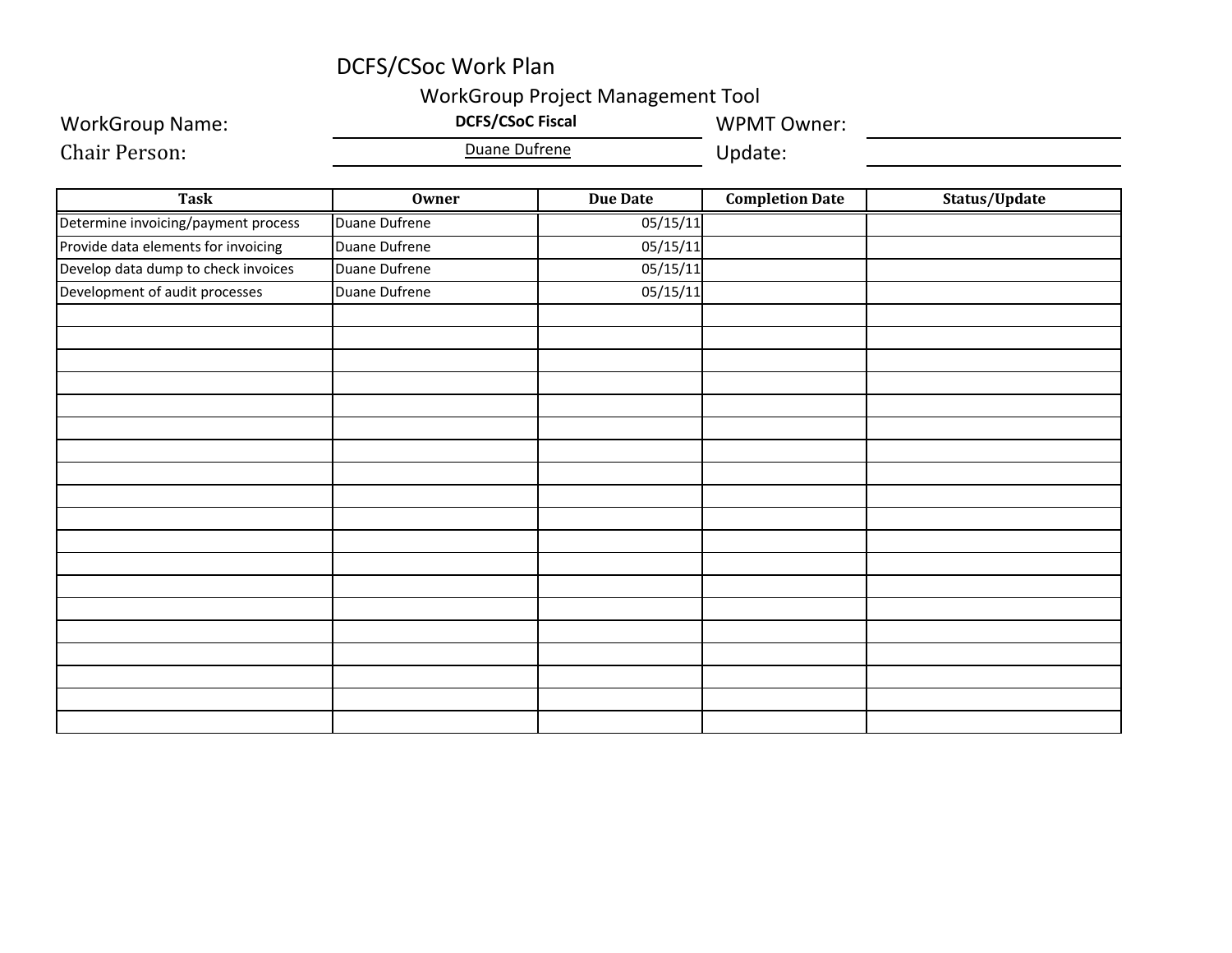## DCFS/CSoc Work Plan

### *WorkGroup Project Management Tool*

# **WorkGroup Name: DCFS/CSOC Member Referrals WPMT Owner:** *MORKGroup Name:*

Chair Person:

Gwen Jackson/Nell Aucoin **Carlo Community** Update:

| Task                                                                                                     | Owner                       | Due Date | Completion Date Status/Update |  |
|----------------------------------------------------------------------------------------------------------|-----------------------------|----------|-------------------------------|--|
| Develop practice/policy for DCFS                                                                         | Toni Buxton, Anthony Ellis, | 05/31/11 |                               |  |
| supervisory approval for behavioral health Leola McClinton                                               |                             |          |                               |  |
| referrals to SMO.                                                                                        |                             |          |                               |  |
| Decide information necessary to include in Toni Buxton, Anthony Ellis,                                   |                             | 05/31/11 |                               |  |
| referral process                                                                                         | Leola McClinton             |          |                               |  |
| Eligibility - to be determined by Eligibility                                                            | Melissa Maiello             | pending  |                               |  |
| work group. - Pending.                                                                                   |                             |          |                               |  |
| Explore data/electronic referral process to pending                                                      |                             | pending  |                               |  |
| SMO. May need to be pending till SMO                                                                     |                             |          |                               |  |
| contract signed.                                                                                         |                             |          |                               |  |
| Explore turnaround document (statement                                                                   | Toni Buxton, Anthony Ellis, | 05/15/11 |                               |  |
| of benefits/approved authorizations from                                                                 | Leola McClinton             |          |                               |  |
| SMO to DCFS. <ay be="" need="" pending="" td="" till<="" to=""><td></td><td></td><td></td><td></td></ay> |                             |          |                               |  |
| SMO contract signed. Decide on DCFS                                                                      |                             |          |                               |  |
| requirements as 1st step                                                                                 |                             |          |                               |  |
| Explore reports from MH providers to                                                                     | Toni Buxton, Anthony Ellis, | 05/15/11 |                               |  |
| DCFS. May need to be pending till the                                                                    | Leola McClinton             |          |                               |  |
| SMO contract signed. Decide on DCFS                                                                      |                             |          |                               |  |
| requirements as 1st step                                                                                 |                             |          |                               |  |
| Make plan for child specific data dump to                                                                | Toni Buxton, Anthony Ellis, | 06/30/11 |                               |  |
| be used for audit purposes, entering                                                                     | Leola McClinton, John       |          |                               |  |
| services provided to child, and entering                                                                 | Molaisson                   |          |                               |  |
| placements for FC into TIPS. Decide on                                                                   |                             |          |                               |  |
| DCFS requirements as 1st step.                                                                           |                             |          |                               |  |
|                                                                                                          |                             |          |                               |  |
|                                                                                                          |                             |          |                               |  |
|                                                                                                          |                             |          |                               |  |
|                                                                                                          |                             |          |                               |  |
|                                                                                                          |                             |          |                               |  |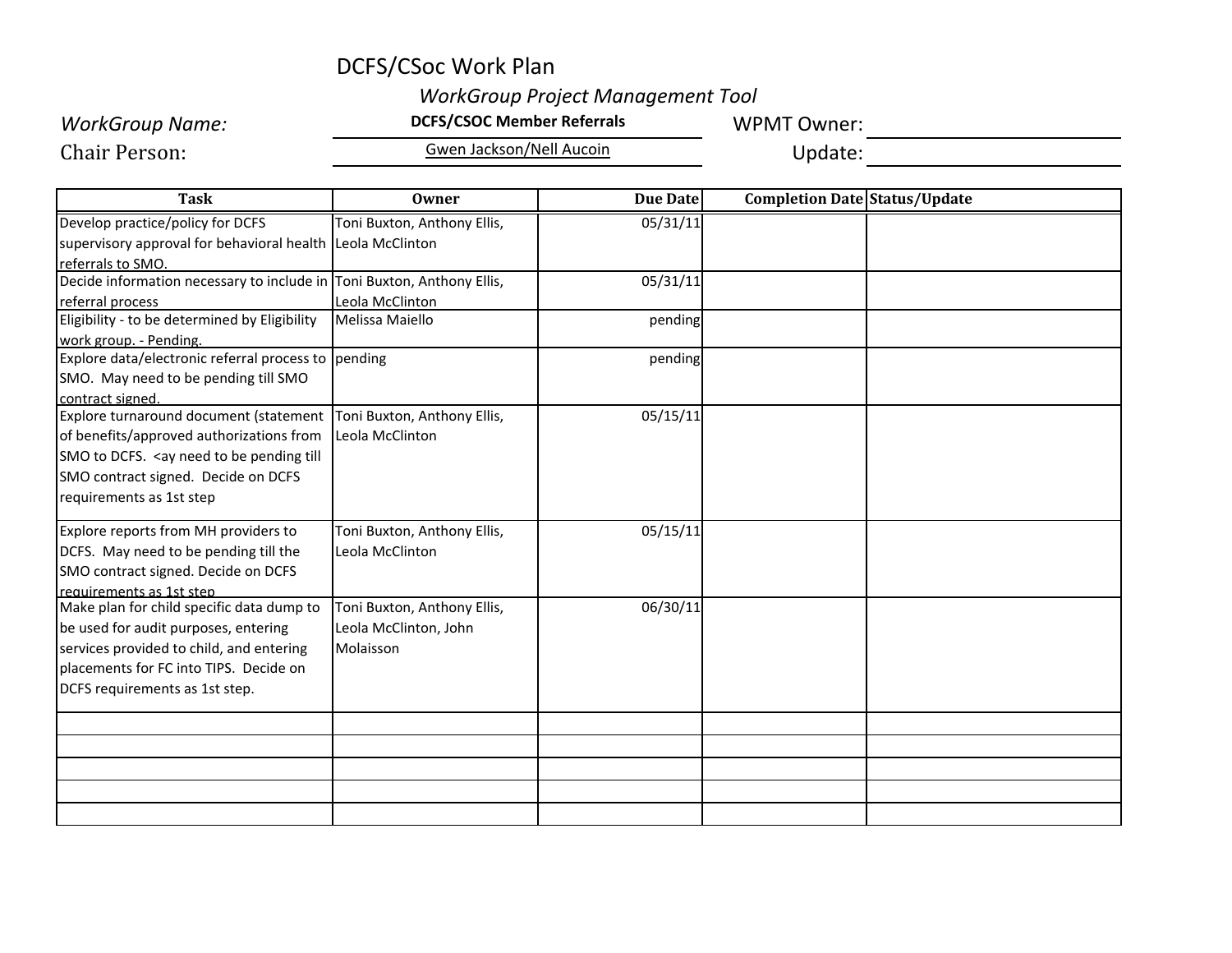# *WorkGroup Project Management Tool*

WorkGroup Name: DCFS/CSoC Fiscal WPMT Owner: Chair Person:Duane Dufrene **Update:** 

| Task                                | <b>Owner</b>  | <b>Due Date</b> | <b>Completion Date</b> | Status/Update |
|-------------------------------------|---------------|-----------------|------------------------|---------------|
| Determine invoicing/payment process | Duane Dufrene | 05/15/11        |                        |               |
| Provide data elements for invoicing | Duane Dufrene | 05/15/11        |                        |               |
| Develop data dump to check invoices | Duane Dufrene | 05/15/11        |                        |               |
| Development of audit processes      | Duane Dufrene | 05/15/11        |                        |               |
|                                     |               |                 |                        |               |
|                                     |               |                 |                        |               |
|                                     |               |                 |                        |               |
|                                     |               |                 |                        |               |
|                                     |               |                 |                        |               |
|                                     |               |                 |                        |               |
|                                     |               |                 |                        |               |
|                                     |               |                 |                        |               |
|                                     |               |                 |                        |               |
|                                     |               |                 |                        |               |
|                                     |               |                 |                        |               |
|                                     |               |                 |                        |               |
|                                     |               |                 |                        |               |
|                                     |               |                 |                        |               |
|                                     |               |                 |                        |               |
|                                     |               |                 |                        |               |
|                                     |               |                 |                        |               |
|                                     |               |                 |                        |               |
|                                     |               |                 |                        |               |
|                                     |               |                 |                        |               |